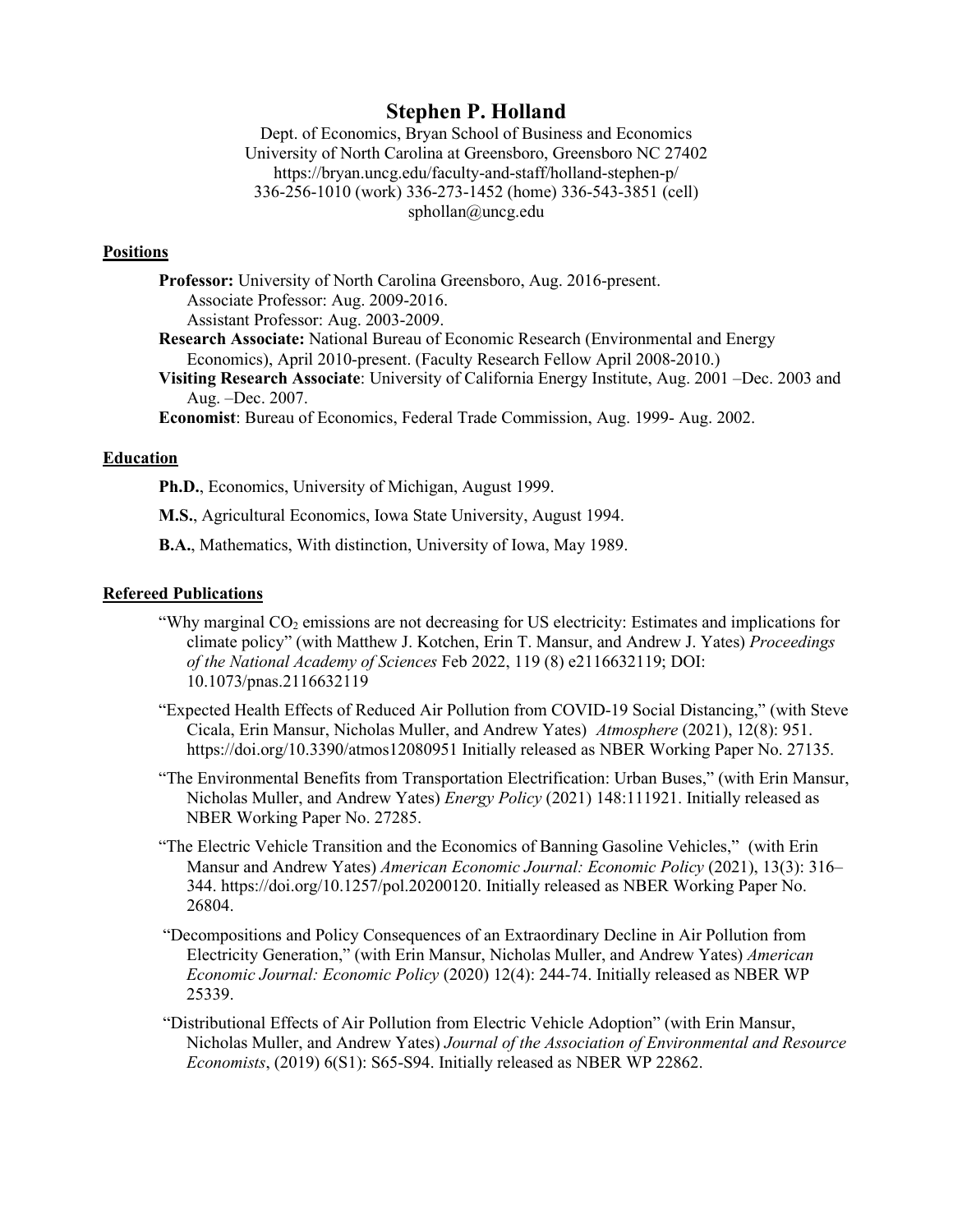- "Strategic Policy Choice in State-Level Regulation: The EPA's Clean Power Plan" (with James Bushnell, Jonathan Hughes, and Christopher Knittel) *American Economic Journal: Economic Policy.* (2017) 9(2): 57-90. Initially released as NBER WP 21259.
- "Are There Environmental Benefits from Driving Electric Vehicles? The Importance of Local Factors" (with Erin Mansur, Nicholas Muller, and Andrew Yates) *American Economic Review.* (2016) 106(12): 3700−3729. Initially released as NBER WP 21291.
- "Damages and Expected Deaths Due to Excess  $NO<sub>x</sub>$  Emissions from 2009 to 2015 Volkswagen Diesel Vehicles" (with Erin Mansur, Nicholas Muller, and Andrew Yates) *Environmental Science & Technology.* (2016) 50(3): 1111-1117.
- "Some Inconvenient Truths About Climate Change Policy: The Distributional Impacts of Transportation Policies" (with Jonathan E. Hughes, Christopher Knittel, and Nathan C. Parker) *Review of Economics and Statistics.* (2015) 97(5): 1052-1069. Initially released as NBER WP 17386 and EI@Haas WP 220.
- "Optimal Trading Ratios for Pollution Permit Markets" (with Andrew Yates) *Journal of Public Economics* (2015) 125: 16-27. Initially released as NBER WP 19780.
- "Unintended Consequences of Transportation Carbon Policies: Land-Use, Emissions, and Innovation" (with Jonathan E. Hughes, Christopher Knittel, and Nathan C. Parker) *Energy Journal* (2015) 36(3): 35-74. Initially released as NBER WP 19636.
- "Market Design in Cap and Trade Programs: Permit Validity and Compliance Timing" (with Michael R. Moore) *Journal of Environmental Economics and Management* (2013) 66(3): 671- 687. Initially released as NBER WP 18098.
- "Taxes and Trading versus Intensity Standards: Second-Best Environmental Policies with Incomplete Regulation (Leakage) or Market Power" *Journal of Environmental Economics and Management* (2012) 63(3): 375–387. Initially released as NBER WP 15262 and CSEM WP 190.
- "What Do Emissions Markets Deliver and to Whom? Evidence from Southern California's NOx Trading Program" (with Meredith Fowlie and Erin Mansur) *American Economic Review* (2012) 102(2): 965-93. Initially released as NBER WP 15082 and CSEM WP 186.
- "When to Pollute, When to Abate? Intertemporal Permit Use in the Los Angeles NOx Market" (with Michael R. Moore) *Land Economics* (2012) 88(2): 275-299. Initially released as NBER WP 14254 and CSEM WP 178.
- "Greenhouse Gas Reductions under Low Carbon Fuel Standards?" (with Jonathan E. Hughes and Christopher Knittel) *American Economic Journal: Economic Policy* (2009) 1(1): 106-146*.* Initially released as NBER WP 13266 and CSEM WP 167.
- "Is Real-Time Pricing Green? The Environmental Impacts of Electricity Demand Variance," (with Erin Mansur) *Review of Economics and Statistics* (2008) 90(3): 550-561. Initially released as NBER WP 13508 and CSEM WP 136.
- "Modeling Peak Oil," *Energy Journal* (2008) 29(2): 61-80. Initially released as UNCG WP 11-13.
- "The Short-Run Effects of Time-Varying Prices in Competitive Electricity Markets," (with Erin Mansur) *Energy Journal* (2006) 27(4): 127-155. Initially released as CSEM WP 143.
- "Privatization of Water-Resource Development," *Environmental and Resource Economics* (2006) 34: 291-315.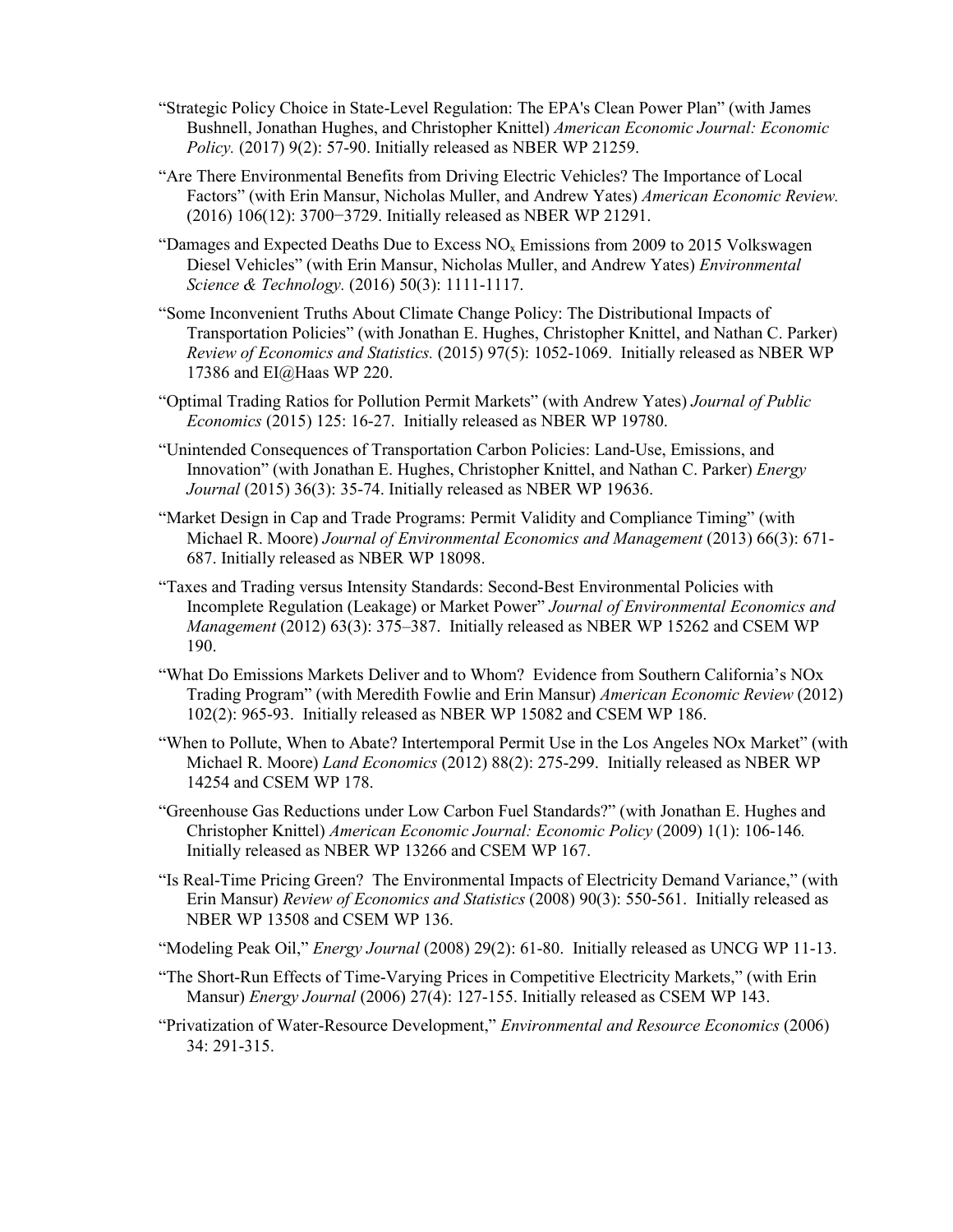- "On the Efficiency of Competitive Electricity Markets With Time-Invariant Retail Prices," (with Severin Borenstein) *The RAND Journal of Economics*, 36(3) Autumn 2005 pp. 469-493. Initially released as NBER WP 9922 and CSEM WP 116.
- "Set-up Costs and the Existence of Competitive Equilibria when Extraction Capacity Is Limited," *Journal of Environmental Economics and Management* 46(3) November 2003, p. 539-56.
- "*Cadillac Desert* Revisited: Property Rights, Public Policy, and Water Resource Depletion," (with Michael R. Moore) *Journal of Environmental Economics and Management* 46(1) July 2003, p. 131-155.
- "Extraction Capacity and the Optimal Order of Extraction," *Journal of Environmental Economics and Management* 45(3) May 2003, p. 569-588.

# **Papers under Submission**

"Why Are Marginal CO2 Emissions Increasing for U.S. Electricity? Estimates and Implications for Climate Policy," (with Matthew Kotchen, Erin Mansur, and Andrew Yates). November 2020.

# **Invited Publications and Other Manuscripts**

- "Sustainable and Socially Responsible Investing at the University of North Carolina Greensboro: The First Chapter" [https://sustainability.uncg.edu/wp-content/uploads/2017/06/Case-Study-SRI](https://sustainability.uncg.edu/wp-content/uploads/2017/06/Case-Study-SRI-at-UNCG.pdf)[at-UNCG.pdf.](https://sustainability.uncg.edu/wp-content/uploads/2017/06/Case-Study-SRI-at-UNCG.pdf) 2018.
- "Economics of Peak Oil." In: Shogren, J.F., (ed.) *Encyclopedia of Energy, Natural Resource, and Environmental Economics*, Vol. 1, pp. 146-150 Amsterdam: Elsevier, 2013.
- "Comment on 'Setting the Initial Time-Profile of Climate Policy'" in *The Design and Implementation of U.S. Climate Policy*, Don Fullerton and Catherine Wolfram, editors, University of Chicago Press, 2012.
- "Spillovers from Climate Policy" in *The Design and Implementation of U.S. Climate Policy*, Don Fullerton and Catherine Wolfram, editors, University of Chicago Press, 2012. Initially released as NBER WP 16158.

"Brokering Power," (with John Neufeld) *IEEE Power & Energy* (Sept./Oct. 2009) 7(5): 36-43.

### **Honors, Grants, and Sponsored Research**

UNC Research Competitiveness Grant: "Economic and Environmental Impacts of the Production and Transportation or Crop Residues as Bioenergy Feedstocks" (with Mark Burkey, PI, Lyubov Kurkalova, and Abolghasem Shahbazi) Spring 2008: \$132,739.

Beta Gamma Sigma, 2007.

EPA-NCER STAR grant: "The Market for RECLAIM Trading Credits: A Theoretical and Empirical Investigation of Intertemporal Trading and Cost Effectiveness" (with Michael R. Moore co-PI) Oct. 1, 2004- Sept. 30, 2006: \$119,498

Federal Trade Commission Outstanding Team Award, 2000. RFF Joseph L. Fisher Dissertation Fellowship, 1998-1999. Michael J. Moore Dissertation Prize, 1998. Rackham Dissertation Fellowship, 1997. University of Michigan Regents Fellowship, 1994-1996.

Gamma Sigma Delta, Honor Society for Agriculture, 1993.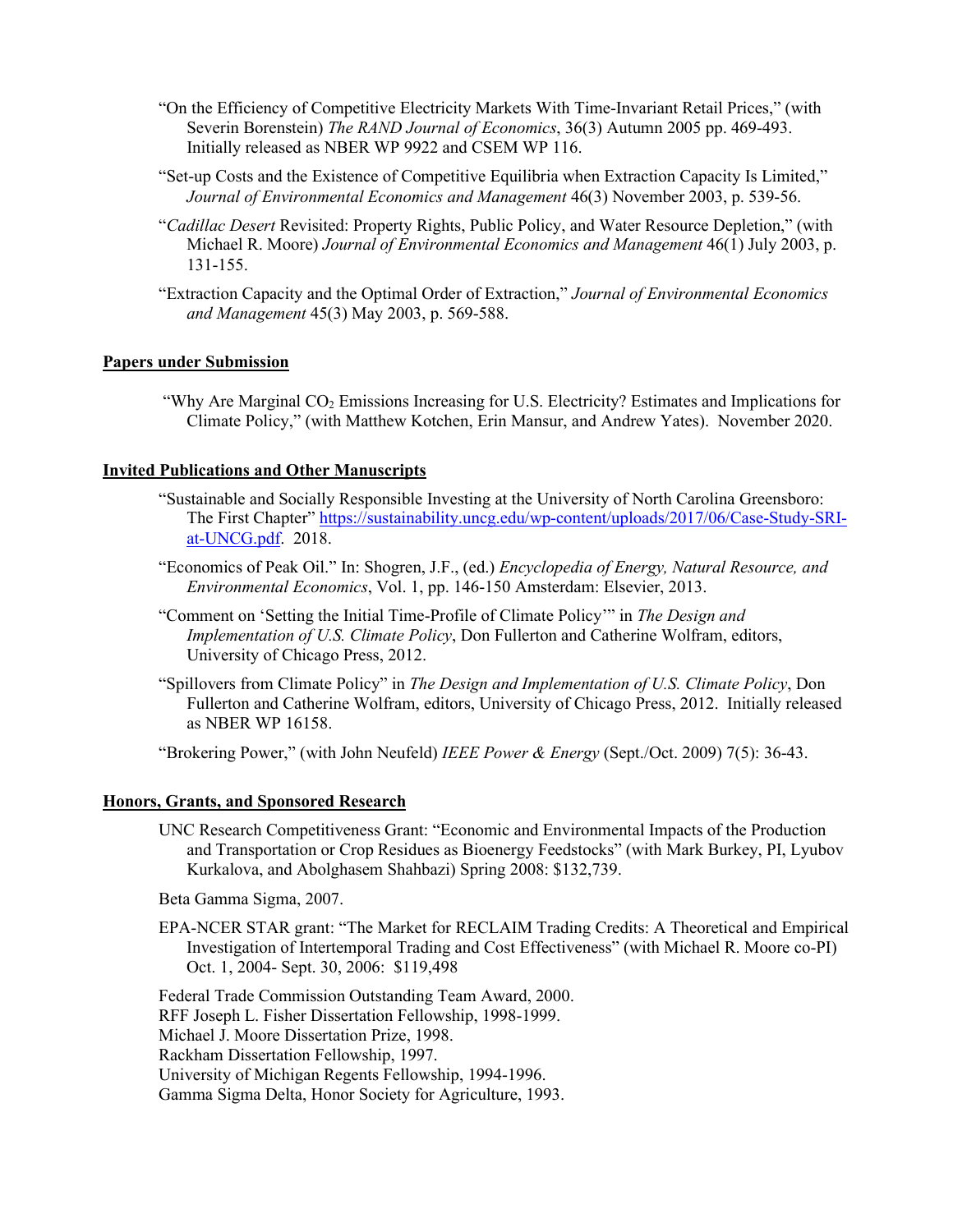U.S.D.A. National Needs Fellowship, 1993-1994. Phi Beta Kappa, 1988.

### **Seminars and Presentations**

- "Electric Mobility: Implications for Energy and the Environment" MIT Center for Energy and Environmental Policy Research (CEEPR) April 14, 2021.
- "Why are Marginal CO2 Emissions Increasing for U.S. Electricity? Estimates and Implications for Climate Policy" University of California Energy Institute, POWER conference, March 16, 2021.
- "The Electric Vehicle Transition and the Economics of Banning Gasoline Vehicles," University of North Carolina Chapel Hill, April 10, 2019; NBER Conference on Economics of Autonomous and Electric Vehicles at Stanford University, June 7, 2019; Indiana University, November 1, 2019; University of Pittsburgh, November 19, 2019.
- "Electric vehicle policy in the face of environmental uncertainties" Troxler Symposium, East Carolina University, November 8, 2019.
- "Measuring the Environmental Benefits from Transportation Electrification: Urban Electric Buses" University of North Carolina Greensboro, February 25, 2019; NBER's Economics of Energy Use in Transportation Conference, Washington, DC, May 2, 2019; EI@Haas Camp, June 24, 2019.
- "Decompositions and Policy Consequences of an Extraordinary Decline in Air Pollution from Electricity Generation," University of California Energy Institute, POWER conference, March 22, 2019; Transportation, Economics, Energy and the Environment (TE<sup>3</sup>), University of Michigan, October 18, 2019.
- "Is Electricity Getting Cleaner? Implications for Electric Vehicles," EI@Haas Camp, June 27, 2018.
- "Environmental Benefits from Transportation Electrification" Conference on Economics of Energy Use in Transportation. NBER April 20, 2018.
- "Distributional Effects of Air Pollution from Electric Vehicle Adoption," Energy Policy Tradeoffs between Economic Efficiency and Distributional Equity, NBER in Durham, NC, September 16, 2016; Advances in Environmental Economics Conference, Arizona State University, October 29, 2016; University of British Columbia, September 22, 2017.
- "Are There Environmental Benefits from Driving Electric Vehicles? The Importance of Local Factors," EI@Haas, June 25, 2014; POWER at EI@Haas, March 20, 2015; Nanyang Technical University (Singapore), March 15, 2016.
- "Strategic Policy Choice in State-Level Regulation: The EPA's Clean Power Plan," Guelph University, October 24, 2014; Virginia Tech, October 31, 2014; UNCG, November 21, 2014; UC Berkeley (EI@Haas) December 2, 2014; UC Davis, December 3, 2014; University of Connecticut, February 2, 2016.
- "Optimal Trading Ratios for Pollution Permit Markets" University of Michigan, September 20, 2013; UNCG, October 11, 2013; Elon University, October 18, 2013; Colorado State University, April 10, 2014; University of Colorado, April 11, 2014.
- "Which Second-Best Transportation Policy is Second Best?" EI@Haas, June 28, 2012.
- "Should Firms Trade Emissions 1-to-1? The Case of Uniformly Mixed Pollutants" EI@Haas, June 25, 2012.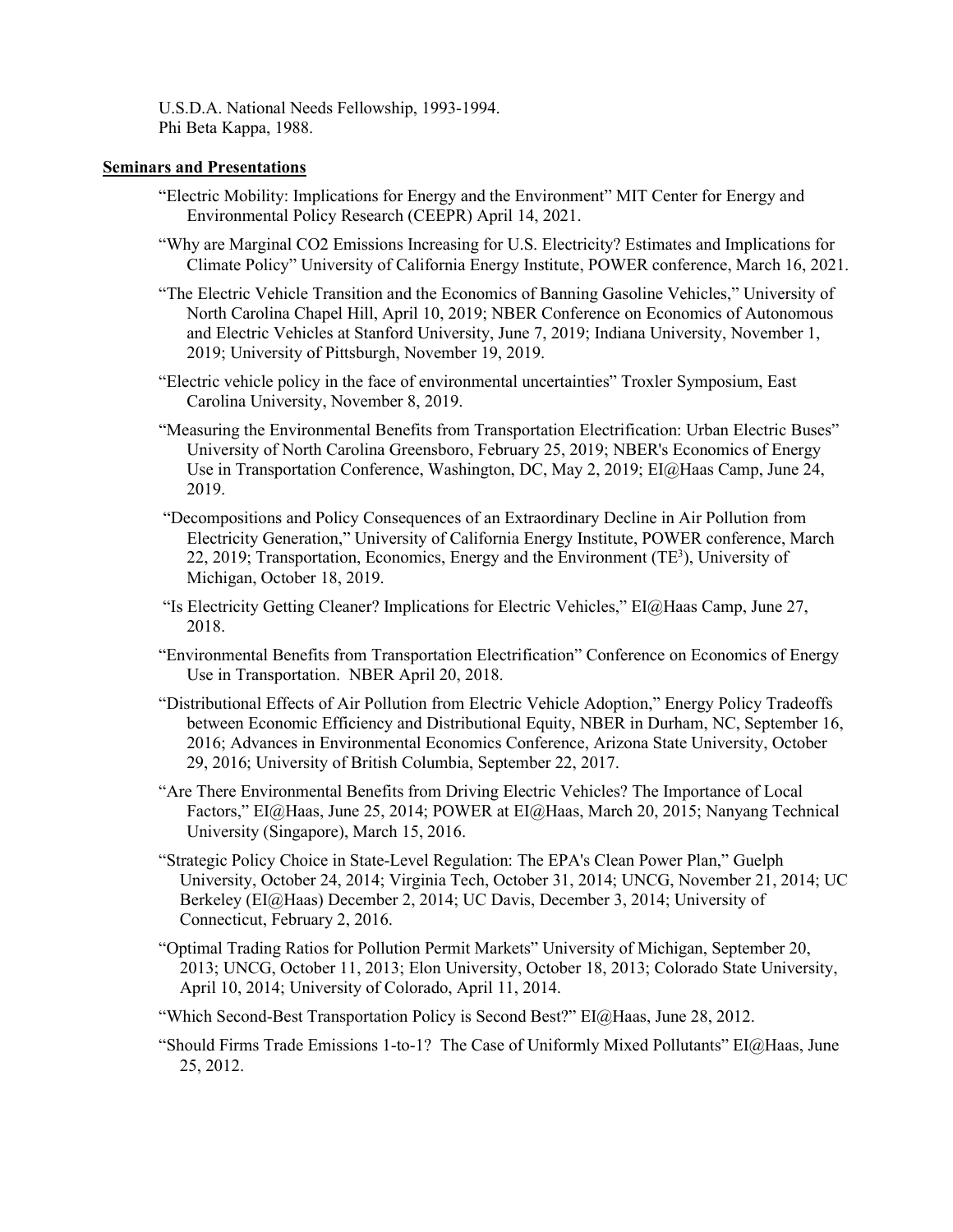- "Some Inconvenient Truths About Climate Change Policy" University of Texas, April 6, 2011; NBER EEE, April 9, 2011; UNCG Brown Bag, July 6, 2011; Georgia Institute of Technology, September 9, 2011; Duke University, January 27, 2012; Texas A&M University, April 2, 2014.
- "Smart Grid Dynamics: What do we know about dynamic pricing?" University of Texas, April 7, 2011.
- "Carbon Policy for Transportation: Low Carbon Fuel Standards, Land Use, and Incomplete Regulation" US EPA National Center for Environmental Economics, November 10, 2010.
- "Permit Validity and Compliance Timing in Cap and Trade Programs" UNCG Brown Bag, June 9, 2010; Camp EI@Haas, June 21, 2010; Southern Economic Association, November 19, 2011; POWER at EI@Haas, March 22, 2012; Appalachian State Conference, April 20, 2012; AERE Summer conference, June 4, 2012.
- "Green Acres? Transportation Carbon Policies and Land Use" Bioenergy Camp, Iowa State University, May 21, 2010.
- "Taxes and Trading versus Intensity Standards: Second-Best Environmental Policies with Incomplete Regulation (Leakage) or Market Power" University of California Energy Institute, June 24, 2009; Appalachian State University, October 30, 2009.
- "What Do Emissions Markets Deliver and to Whom? Evidence from Southern California's NOx Trading Program," University of California Energy Institute, POWER conference, March 20, 2009.
- "Economic and Environmental Impacts of the Production and Transportation of Crop Residues as Bioenergy Feedstocks in North Carolina," Southern Economic Association, November 21, 2008.
- "Carbon Standards: What is the right choice for the US & Canada? The Academic Perspective," Woodrow Wilson Center Cross-Border Forum on Energy Issues, Chicago, IL, October 2, 2008.
- "The Carbon Cost of Cofiring Corn Stover in Coal-Fired Power Plants," UC Energy Institute, June 27, 2008.
- "Evaluating Emissions Trading Using a Nearest (Polluting) Neighbor Estimator," UNCG, May 7, 2008; UC Energy Institute, June 24, 2008; Camp Resources, August 7, 2008.
- "Greenhouse Gas Reductions under Low Carbon Fuel Standards?" NBER Environmental and Energy Economics Program Meeting, February 8, 2008; University of Central Florida, February 22, 2008; International Industrial Organization Conference, May 17, 2008.
- "When to Pollute, When to Abate? Evidence on Intertemporal Permit Use in the Los Angeles  $NO<sub>x</sub>$ Market," UC Energy Institute, September 21, 2007; UC Santa Barbara, October 19, 2007; Yale University, November 19, 2008.
- "CO2 Spillover Effects from the Environmental Regulation of Power Plants," International Industrial Organization Conference, April 14, 2007; UC Berkeley ARE, November 30, 2007.
- "Nearest Polluting Neighbors Estimates: An Empirical Assessment of the RECLAIM Market," (with Erin Mansur and Meredith Fowlie) UC Energy Institute, June 30, 2006.
- "Pollutant Spillovers and the Effectiveness of Environmental Regulations on Power Plants" University of North Carolina-Greensboro, June 1, 2006; UC Energy Institute, June 28, 2006; Southern Economic Association November 18, 2006.
- "Modeling Peak Oil," University of North Carolina-Greensboro, March 17, 2006; University of West Virginia, March 31, 2006; Appalachian State University, April 21, 2006; Southern Economic Association November 19, 2006.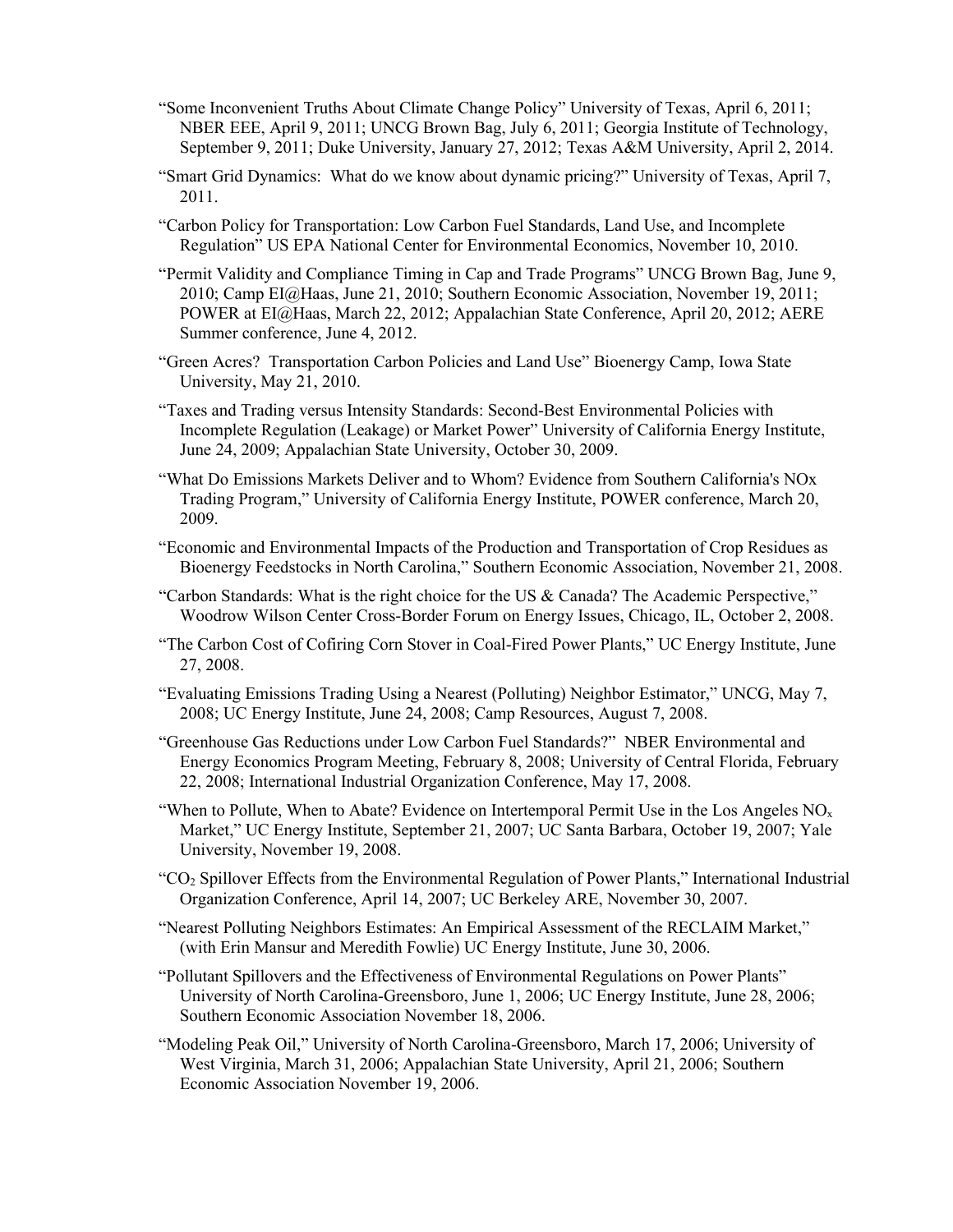- "The Distributional and Environmental Effects of Time-Varying Prices in Competitive Electricity Markets," (with Erin Mansur) University of Richmond, February 25, 2005, NC State/RTI, October 18, 2005.
- "The Benefits of Flat Bills," UC Energy Institute, June 27, 2005.
- "The Political Economy and Environmental Effects of Real-Time Pricing Adoption in Competitive Electricity Markets," (with Erin Mansur) University of North Carolina-Greensboro, April 2, 2004, and UC Energy Institute, June 28, 2004.
- "Raising Rivals' Costs in the RECLAIM Permit Market" (with Erin Mansur and Meredith Fowlie) UC Energy Institute, August 29, 2003.
- "Is Real-time Pricing Green?" UCEI Power Conference, Berkeley, CA. (with Erin Mansur), March 14, 2003; International Industrial Organization Conference, Northwestern University, Chicago, IL April 24, 2004.
- "Investment Efficiency in Competitive Electricity Markets With and Without Time-Varying Retail Prices" Econometrics Society Summer Meetings, Northwestern University, Evanston, IL, June 28, 2003; Center for Research in Regulated Industries Western Conference, San Diego, CA, June 26, 2003; International Industrial Organization Conference, Northeastern University, Boston, MA, April 4, 2003; Department of Economics, UC Berkeley, CA, November 26, 2002.
- "The Impact of Time-Varying Prices on Investment in Electricity Markets," UC Energy Institute, Oct. 4, 2002.
- "Privatization of Water-Resource Development," UC-Davis ARE, March 7, 2002; UC-Berkeley ARE, March 8, 2002; U. of Michigan, April 12, 2002; AERE/EAERE World Congress June 23, 2002; University of North Carolina-Greensboro, January 24, 2003; St. Joseph's University, January 28, 2003; Rensselaer Polytechnic Institute, January 29, 2003; Amherst College, January 30, 2003; Clark University, January 31, 2003; California State University-Sacramento, February 6, 2003.
- "Is Collusion Possible in Natural Resource Extraction," Berkeley-Stanford Conference in Industrial Organization, October 27, 2001.
- "Extraction Capacity and the Optimal Order of Extraction," UC Energy Institute, Sept. 21, 2001.
- "Competition and the EIA Information Disclosure Reforms," Harvard Electricity Policy Group Plenary Session, June 11, 2001.
- "Antitrust Problems and Solutions in the Gas/Electric Convergence," UC Energy Institute, April 6, 2001.
- "*Cadillac Desert* Revisited: Property Rights, Public Policy, and Water Resource Depletion in the American West," Heartland Environmental Economics Workshop, Sept. 20, 1999; UC-Berkeley Environmental and Resource Economics Seminar, Oct. 17, 2001.
- "Subgame Perfection in Natural Resource Extraction: An Example" U. of Michigan Natural Resources Seminar, April 7, 2000; FTC Bureau of Economics, April 27, 2000.
- "Saving Existence of a Competitive Equilibrium When Set-up Costs Cannot Be Ignored," U. of Michigan Natural Resources Seminar, Sept. 25, 1998; U. of California-Riverside, Jan. 25, 1999; U. of Calgary, Jan. 29, 1999; Wake Forest University, Feb. 3, 1999; Resources for the Future, Feb. 5, 1999.
- "The Optimal Order of Natural Resource Extraction with Capacity Constraints: Partial vs. General Equilibrium," U. of Michigan Natural Resources Seminar, March 20, 1998.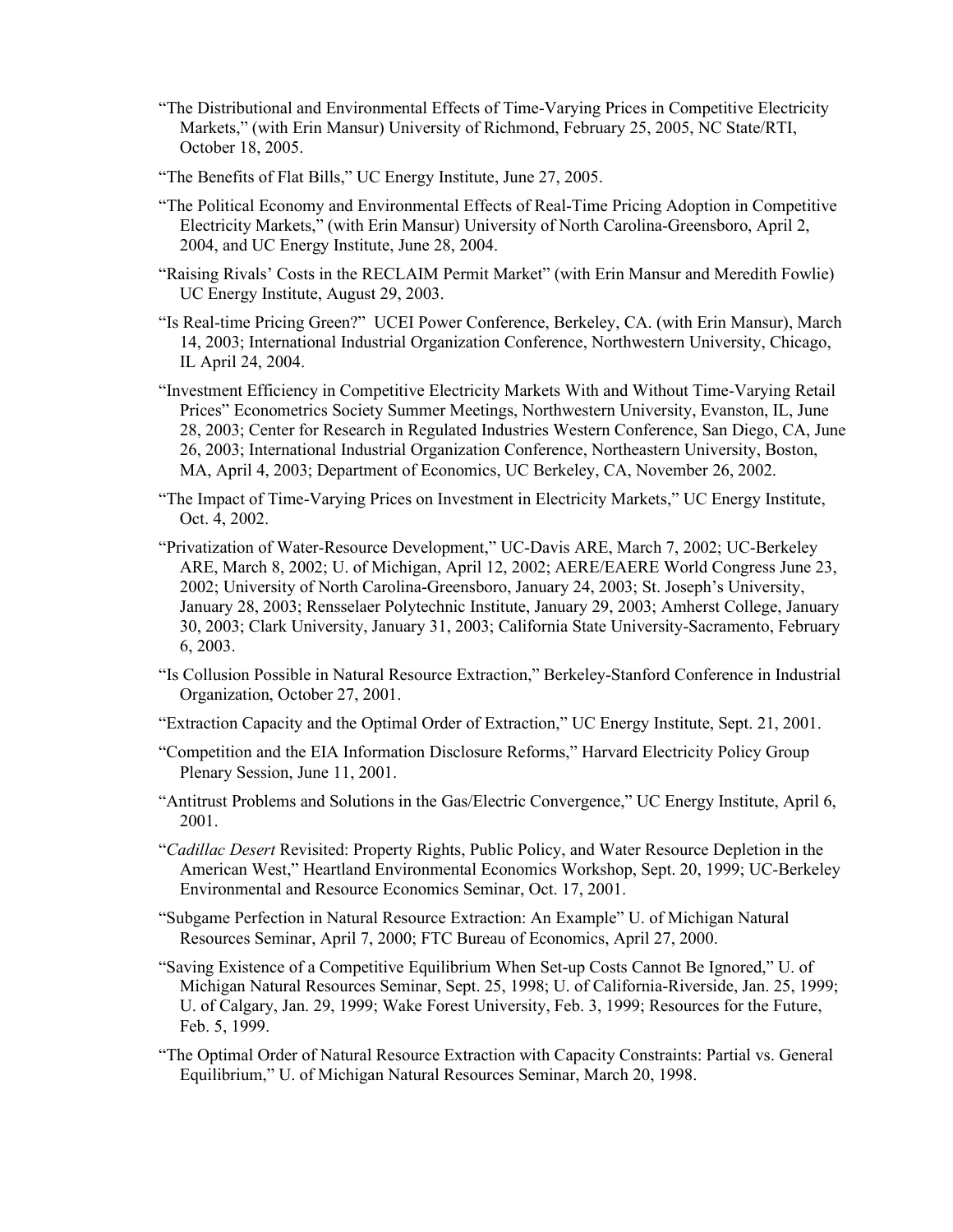"Optimal Transition to a Capacity Constrained Backstop with Fixed Costs," U. of Michigan Natural Resources Seminar, Sept. 19, 1997.

### **Teaching and Professional Experience**

- UNCG Sustainability Faculty Fellow, UNCG, 2017-18. Coordinated "Conversations on Sustainable and Socially Responsible Investing."
- PhD Committee Chair: Justin Larson (Spring 2018) Qing Shi (Spring 2017)
- University of North Carolina, Greensboro, 2003-present. Courses: Economics of a Global Sustainable Society (undergrad); Environmental Economics (undergrad, writing intensive); Microeconomics I (MA); Microeconomics II (MA); Mathematical Economics (PhD); Intertemporal Economics (PhD); Environmental Economics (MA, PhD); Advanced Microeconomics II (PhD) ); Public Policies toward Innovation and Sustainability (MA, PhD).
- Graduate Student Instructor, University of Michigan, 1995-97. Courses: Introductory Micro, Intermediate Micro, Ph.D. Statistics, Ph.D. Micro, American Economic History (English Composition Board course).

Research Assistant, Office of Tax Policy Research, U. of Michigan, 1995.

Summer Intern, Resources for the Future, RFF, Washington, D.C., 1994.

Research Assistant, Center for Agricultural and Rural Development, CARD, Iowa State University, 1992-93.

Mathematics Teacher, U.S. Peace Corps Botswana, Secondary Ed.,1990-91.

# **Other Professional Activities**

Co-Editor: *Journal of the Association of Environmental and Resource Economists* (2013 to present)

Co-Editor: *Southern Economic Journal* (2019 to present)

Editorial Board: *Journal of Environmental Economics and Management* (2012 to 2021)

Co-Chair of UNCG Sustainability Council 2014-2016. Member 2013-2018.

- External Dissertation Examiner: Energy & Environment Ph.D., North Carolina Agricultural and Technical State University (2009 to present)
- Memberships: American Economic Association and Association of Environmental and Resource Economists.
- Referee: *American Economic Review, Journal of Political Economy, Proceedings of the National Academy of Sciences, Review of Economic Studies, Review of Economics and Statistics, Rand Journal of Economics, American Economic Journal: Economic Policy, Journal of Public Economics, Journal of the Association of Environmental and Resource Economists, Journal of Environmental Economics and Management*, *American Journal of Agricultural Economics, Canadian Journal of Economics, Contemporary Economic Policy, Energy Economics, Energy Journal, Energy Policy, Environmental and Resource Economics, Environment and Development Economics, Environmental Health Perspectives, Geoforum, International Journal of Industrial Organization, Journal of Development and Agricultural Economics, Journal of Environmental Management, Natural Resource Modeling, Oxford Economic Papers, Resource and Energy Economics,* and *Water Resources Research.*